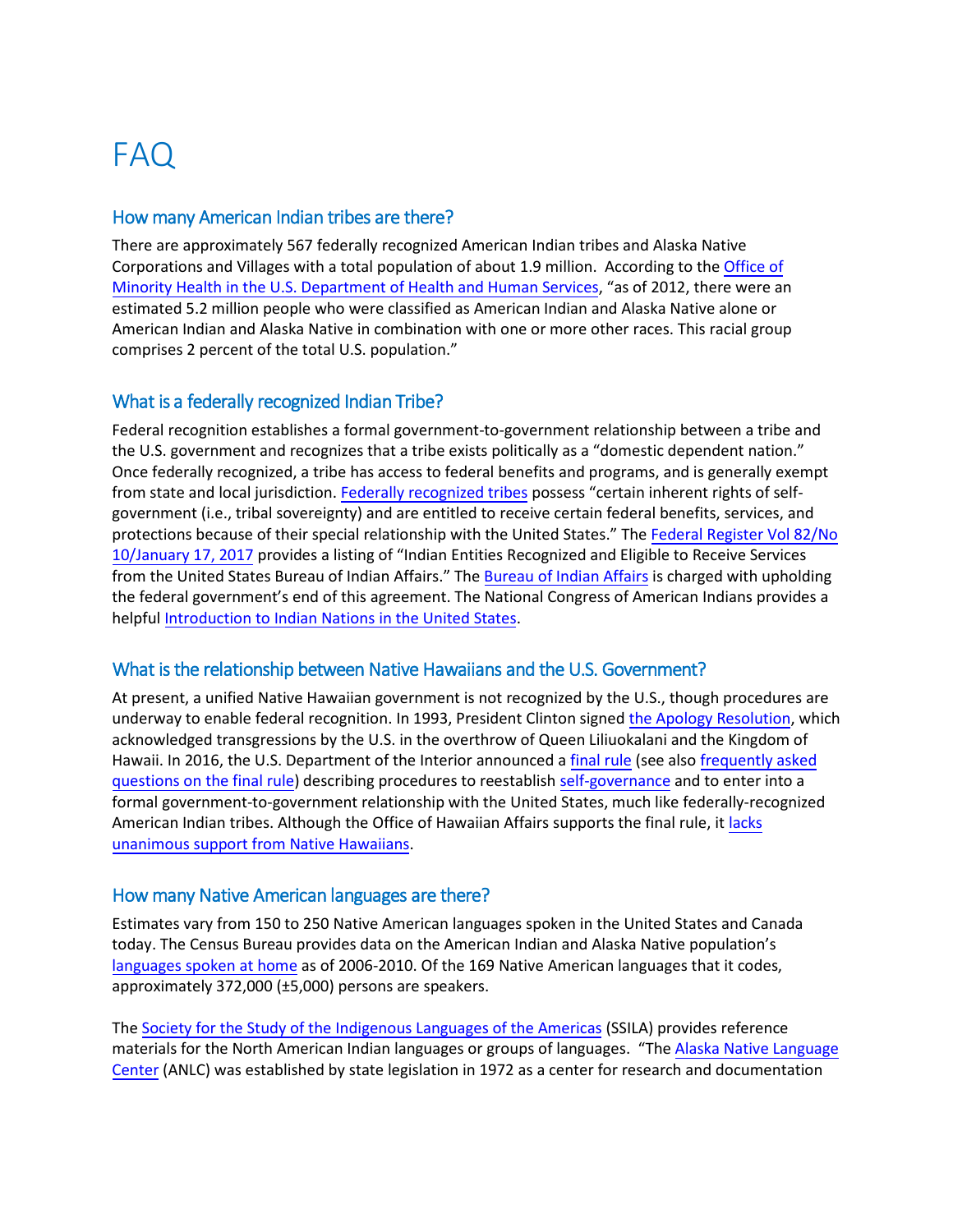of the twenty Native languages of Alaska. It is internationally known and recognized as the major center in the United States for the study of Eskimo and Northern Athabascan languages."

A [Map of Early American Indian Tribes and Linguistic Stocks](https://commons.wikimedia.org/wiki/File:Early_Localization_Native_Americans_USA.jpg) within the present limits of the United States.



## What is an Indian reservation?

According to th[e Bureau of Indian Affairs](https://www.bia.gov/frequently-asked-questions) (BIA), "a federal Indian reservation is an area of land reserved for a tribe or tribes under treaty or other agreement with the United States, executive order, or federal statute or administrative action as permanent tribal homelands, and where the federal government holds title to the land in trust on behalf of the tribe. Approximately 56.2 million acres are held in trust by the United States for various Indian tribes and individuals. There are approximately 326 Indian land areas in the U.S. administered as federal Indian reservations (i.e., reservations, pueblos, Rancherias, missions, villages, communities, etc.). The largest is the 16 million-acre Navajo Nation Reservation located in Arizona, New Mexico, and Utah. The smallest is a 1.32-acre parcel in California where the Pit River Tribe's cemetery is located. Many of the smaller reservations are less than 1,000 acres."

Aside from one federal Indian reservation in Alaska, Alaska Natives' land agreements with the U.S. Government are different from the reservation system of the lower 48 states. Alaska Native lands are designated as village, urban, or regional corporations, as opposed to reservations. The [Alaska Native](http://uscode.house.gov/view.xhtml?path=/prelim@title43/chapter33&edition=prelim)  [Claims Settlement Act](http://uscode.house.gov/view.xhtml?path=/prelim@title43/chapter33&edition=prelim) (ANCSA), signed in 1971, created th[e Alaska Native Regional Corporations.](http://www.ncai.org/tribal-directory/alaska-native-corporations) This was the largest Native land claims settlement in U.S. history. It transferred title to twelve Alaska Native Corporations, approximately 200 local village corporations, and a thirteenth region representing Alaska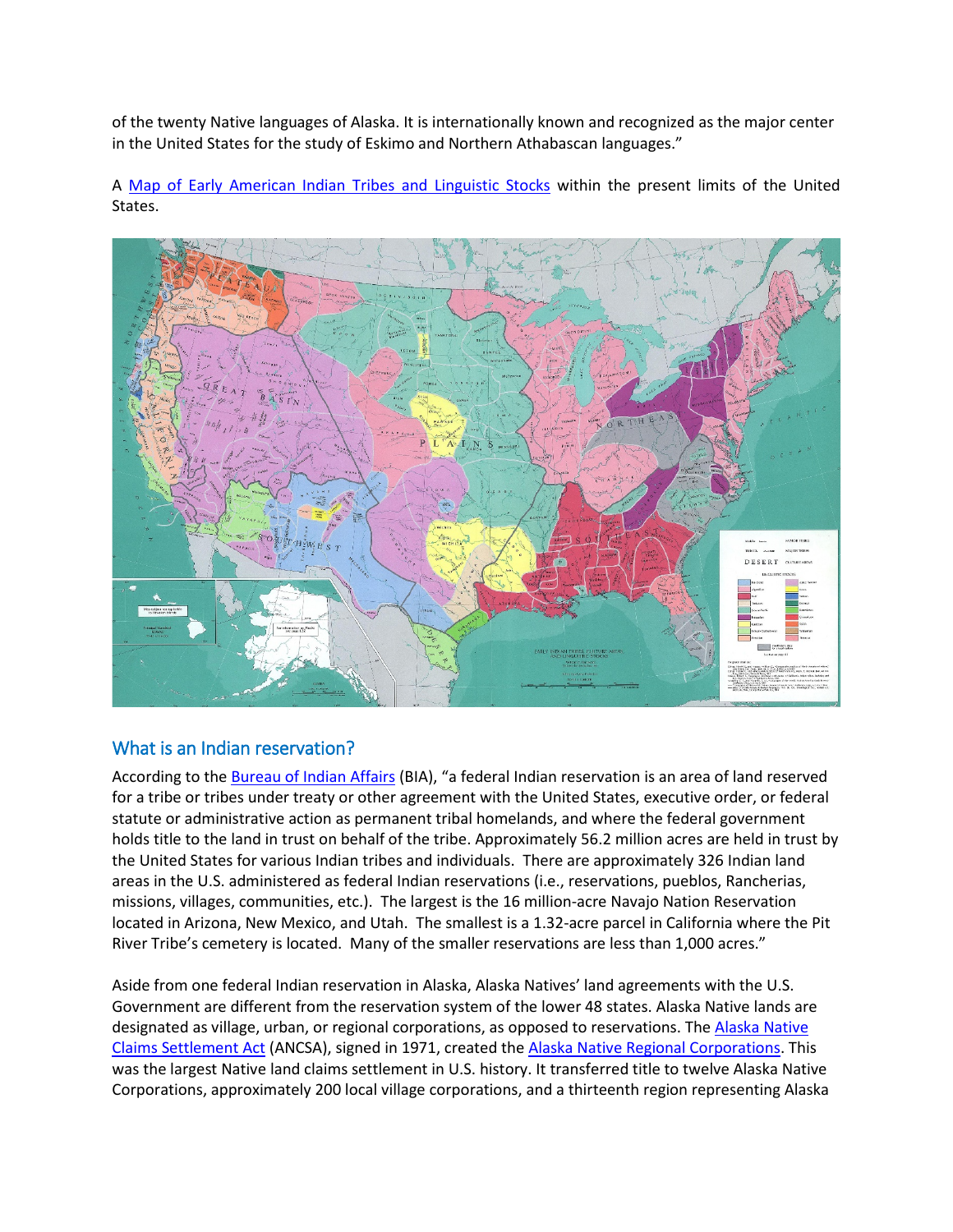Natives who were no longer residents of Alaska. The corporations are organized under the State of Alaska as being a business for profit or nonprofit corporation to hold, invest, manage and/or distribute lands, property, funds, and other rights and assets for and on behalf of members of a Native group or village. The corporations received approximately 45 million acres of land transferred from federal to private ownership and \$962 million as a cash settlement.

## Who are Native American Veterans?

Native American Veterans are American Indians, Alaska Natives, Hawaiian Natives and Pacific Islanders who have served in the United States military. They have a proud tradition of military service and sacrifice an[d are consistently over-represented](https://www.cna.org/research/pop-rep) among enlisted soldiers in the U.S. Military Services relative to the general population. This pattern of over-representation holds for female and male Native American Veterans.

#### How many Native Americans are Veterans?

Of the civilian adult population identifying as American Indian and Alaska Native (AIAN) alone or in combination with other races,  $8.1\%$  ( $\pm$  0.2%) [were Veterans in 2016,](https://factfinder.census.gov/faces/tableservices/jsf/pages/productview.xhtml?pid=ACS_16_1YR_S0201&prodType=table) or approximately 318,000 ( $\pm$  8,000) AIAN Veterans.

Of the civilian adult population identifying as Native Hawaiian and Other Pacific Islander alone or in combination with other races, 7.5% (± 0.4%) [were Veterans in 2016,](https://factfinder.census.gov/faces/tableservices/jsf/pages/productview.xhtml?pid=ACS_16_1YR_S0201&prodType=table) or approximately 69,000 (± 4,000) Native Hawaiian and Other Pacific Islander Veterans.

The U.S. Army website details the contributions of [American Indians](https://www.army.mil/americanindians/) and [Pacific Islanders.](https://www.army.mil/asianpacificamericans/) The Naval History and [Heritage Command site](https://www.history.navy.mil/research/library/online-reading-room/title-list-alphabetically/t/american-indians-us-military.html) has information on Native Americans and the U.S. Military. The VA report on [American Indian and Alaska Native American Veterans: 2015 American Community Survey](https://www.va.gov/vetdata/docs/SpecialReports/AIANReport.pdf) shows the distribution of American Indian and Alaska Native Veterans by period of service, state, and social determinants of health.

#### What percentage of Native American Veterans are from rural areas?

American Indian and Alaska Native American Veterans are over-represented in rural areas relative to Veterans of other races. Among Veterans who endorse American Indian or Alaska Native as their sole race, roughly 39% live in rural areas, often on geographically dispersed reservations or tribal lands which are often remote, isolated and considered highly rural. This is proportionately higher than any other racial or ethnic group, with 29% of Whites, 12% of Latinos and 9% of Asian Veterans living in rural areas.

The Census Bureau Website provides [maps of American Indian and Alaska Native Areas](https://www.census.gov/geo/maps-data/maps/aian_wall_maps.html) (often rural) in the United States, as reported from the 2010 Census.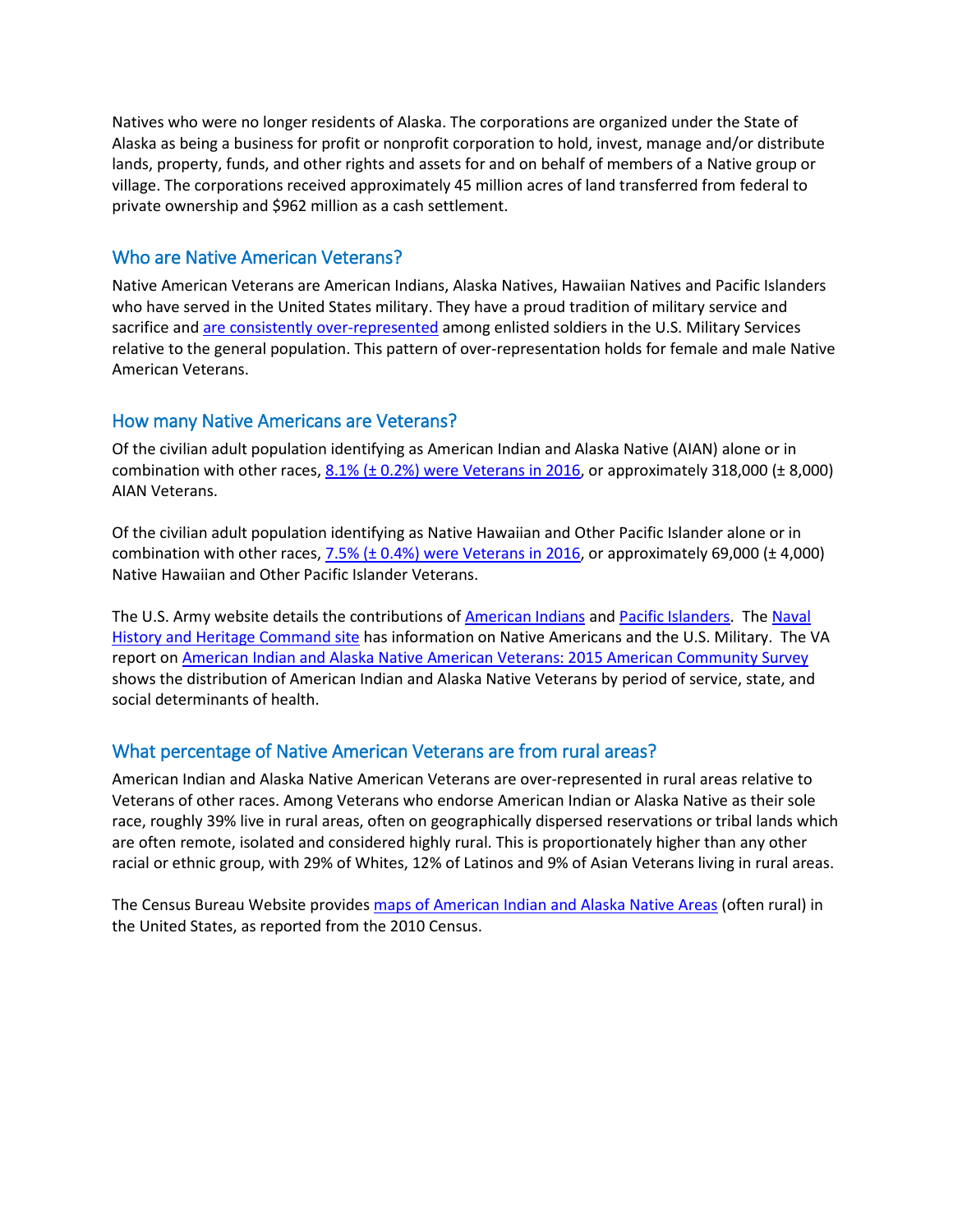

Most Native Hawaiians and Other Pacific Islander Veterans do not reside in areas that are officially considered rural; however, they encounter the same challenges faced by rural Veterans, such as lack of nearby resources and limited transportation options. To meet needs requiring resources in other states or territories, Native Hawaiians and Pacific Islanders would have to travel huge distances over large bodies of water.

# What are some of the challenges faced by rural Native American Veterans?

All Veterans who live in rural settings have lower health-related quality of life than their urban counterparts. Higher poverty and uninsured rates, hospital closures, travel distances, limited broadband internet are [barriers to services for many rural residents.](https://www.ruralhealth.va.gov/aboutus/ruralvets.asp) These barriers are exacerbated for rural Native Americans, who tend to live in even more remote areas. In addition, rural Native American Veterans have higher rates of post-traumatic stress disorder than white non-Hispanic Veterans, a difference explained by rural Native American Veterans' [greater exposure to war-zone stress](https://www.ncbi.nlm.nih.gov/pubmed/12013069) (e.g., combat). In focus groups, rural Native American Veterans have cited compounding challenges to receiving services and benefits from the US Department of Veterans Affairs, [lack of outreach to Native American Veterans,](https://www.ncbi.nlm.nih.gov/pubmed/11789633)  [distrust of the VA system and staff,](https://www.ncbi.nlm.nih.gov/pubmed/11789633) [a cumbersome benefits process, lack of culturally competent care,](https://www.ncbi.nlm.nih.gov/pubmed/27115133) and [difficulties qualifying for care.](https://www.ncbi.nlm.nih.gov/pubmed/28337577) American Indian women Veterans identify [similar barriers.](https://scholarsarchive.byu.edu/cgi/viewcontent.cgi?referer=https://www.google.com/&httpsredir=1&article=6235&context=etd) 

These challenges are offset in part by rural Native American Veterans[' strong respect for Veterans,](https://www.ncbi.nlm.nih.gov/pubmed/27115133)  [family commitment to navigating care services, dedicated spaces and advocates for Veterans](https://www.ncbi.nlm.nih.gov/pubmed/27115133) in the community, and [recent efforts to facilitate Veterans' access to health care.](https://www.ncbi.nlm.nih.gov/pubmed/28337577)

# What is the VA's Office of Rural Health?

Located within the Veterans Health Administration (VHA), the [Office of Rural Health](https://www.ruralhealth.va.gov/RURALHEALTH/index.asp) (ORH) works to improve health care for the 3 million enrolled Veterans living in rural areas, which accounts for approximately [37% of enrolled Veterans \(and 54%](https://www.va.gov/HEALTHEQUITY/docs/NVHER_FY13_Chapter_3_10062016.pdf) of enrolled American Indian and Alaska Native American Veterans). ORH recognizes access to adequate health care as one of the biggest challenges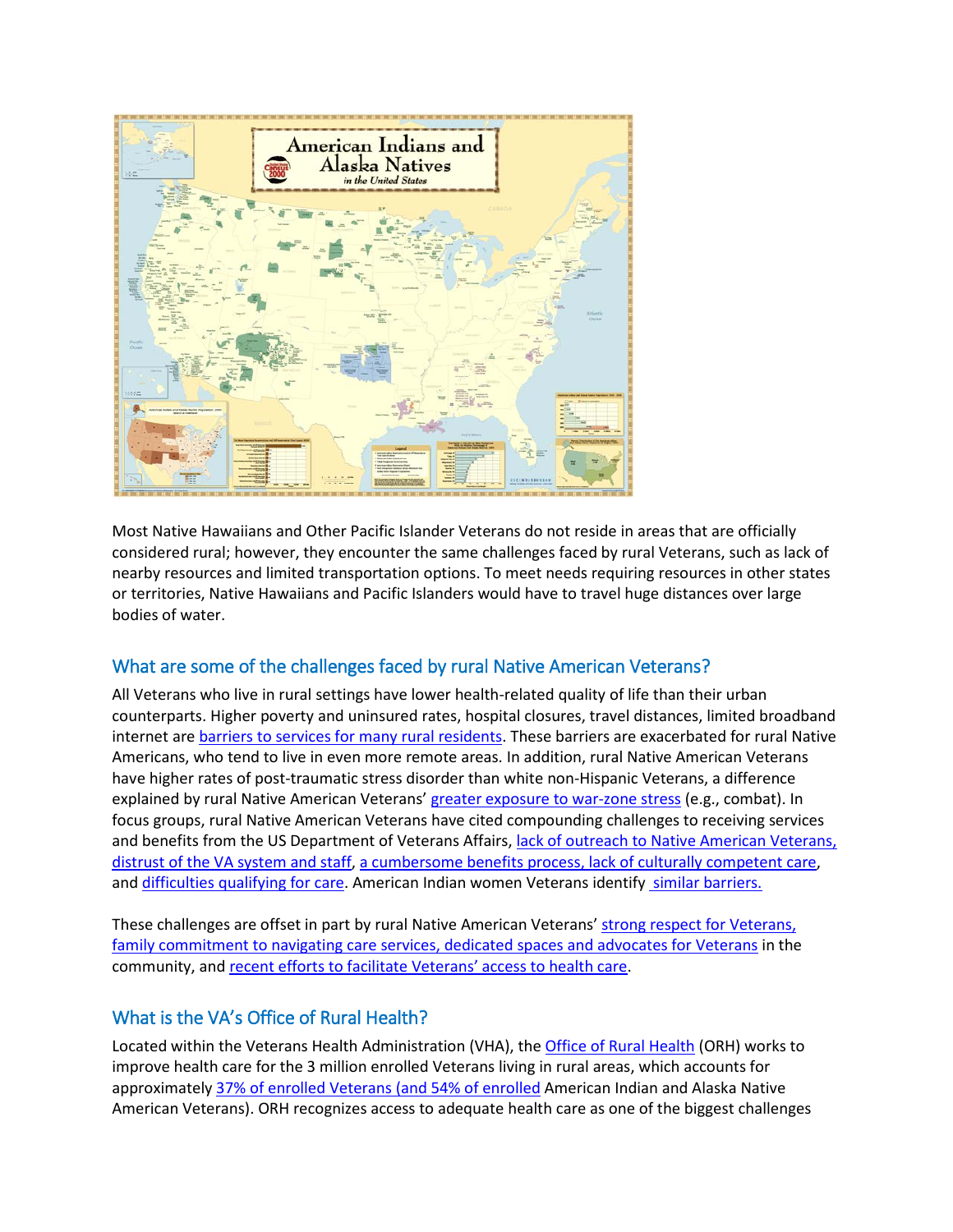facing rural Veterans. ORH "implements enterprise-wide initiatives that help improve the health and well-being of rural Veterans by increasing their access to care and services. These national programs stem from the Office's model to "study, innovate, and spread" new innovations to support the 3 million rural Veterans who are enrolled in and rely on the U.S. Department Veterans Affairs' (VA) health care system." ORH also supports [programs for special populations of rural Veterans,](https://www.ruralhealth.va.gov/aboutus/programs.asp) including American Indian, Alaska Native, and Hawaiian and other Pacific Islander Veterans.

## What are the Veterans Rural Health Resource Centers?

Located within the [Veterans](https://www.ruralhealth.va.gov/aboutus/orh.asp) Health Administration's (VHA) Office of Rural Health (ORH), the Veterans [Rural Health Resource Centers](https://www.ruralhealth.va.gov/aboutus/orh.asp) support and improve the VHA's care for rural Veterans. These Centers were established through a congressional act to:

- "Improve understanding of the challenges faced by Veterans living in rural areas;
- Identify disparities in the availability of health care to Veterans living in rural areas;
- Formulate practices or programs to enhance the delivery of health care to Veterans living in rural areas; and
- Develop special practices and products for the benefit of Veterans living in rural areas and for implementation of such practices and products in the Department system wide."

In response to the various challenges faced by rural Native American Veterans, the ORH supports the Veterans Rural Health Resource Center – Salt Lake City to serve as a national resource on issues associated with healthcare for rural Native American Veterans.

## What are the eligibility requirements and process for getting VA services?

Each of the three branches of the VA provides different benefits for Veterans:

- [VHA Veterans Health Administration](https://www.va.gov/health/)
- [VBA Veterans Benefits Administration](https://benefits.va.gov/benefits/)
- [NCA National Cemetery Administration](https://www.cem.va.gov/)

Veterans need to apply to the right branch depending on the benefit or service they need. One such benefit, called Service-Connected Compensation, is administered by the Veterans Benefits Administration. The [Community Provider Toolkit](https://www.mentalhealth.va.gov/communityproviders/clinic_benefits.asp) details the eligibility and application guidelines for obtaining Service-Connected Compensation.

The [Veterans Benefits Administration Native American Veterans webpage](https://www.benefits.va.gov/persona/veteran-tribal.asp) describes other benefits available and how to apply. It is now possible to apply for many benefit[s online.](https://www.ebenefits.va.gov/ebenefits/apply) The Veterans Benefits Administration also provide[s Fact Sheets](https://benefits.va.gov/benefits/factsheets.asp) on specific benefits, including home loans, insurance, education and training, vocational rehabilitation and employment, military sexual trauma, dependents and survivors, and burial and memorial.

#### Health care benefits

In general, any person who served in the active military, naval or air service and who was discharged or released under conditions other than dishonorable [may qualify](https://www.vets.gov/health-care/eligibility/) for VA health care benefits. Reservists and National Guard members may also qualify for VA health care benefits if they were called to active duty by a federal order and completed the full period for which they were called or ordered.